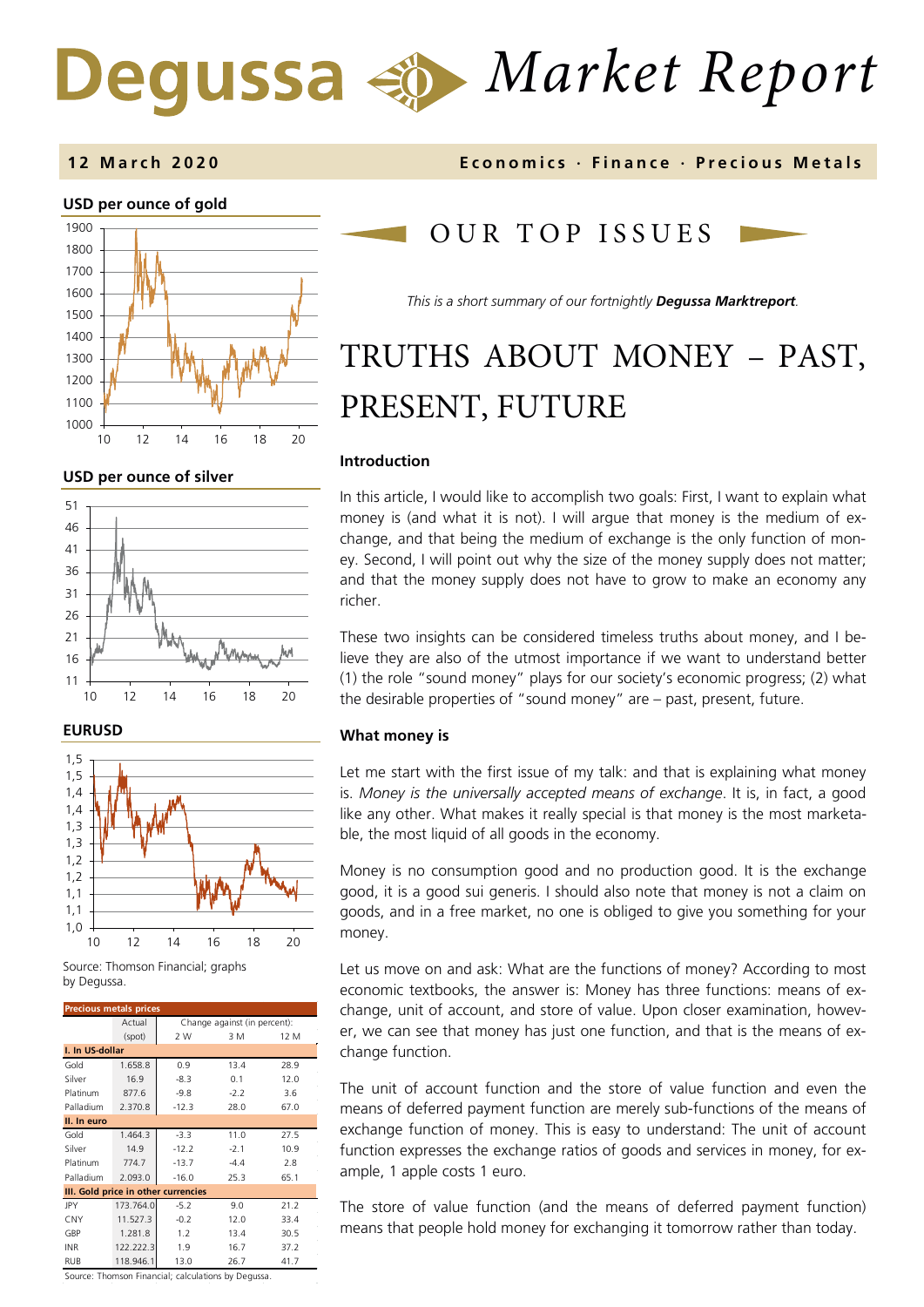#### **Precious metal prices (USD/oz) in the last 4 years**



Source: Thomson Financial; graphs by Degussa.

#### **Optimal money stock**

From this we can draw the following logical conclusion: If money has just one function – and that is the means of exchange function  $-$ , it does not matter how small or how large the money stock is. In other words: Whether the money stock is 1 million US\$, 1 billion US\$ or 100 billion US\$ does not matter.

Any given money stock in the economy is as good as any other for financing all turnovers necessary: Irrespective of the actual size of the money stock, any turnover of goods and services can be conducted with a given money stock.

A large money stock of, say, 10 billion US\$ would lead to high goods prices, while a small money stock of, say, 1 billion US\$, leads to low goods prices. What is perhaps even more important to note in this context – and which might catch some of you by surprise – is this:

No increase in the money supply can improve the monetary function of money. An increase in the money supply will merely dilute the effectiveness of each money unit in serving as a medium of exchange. In other words: A rise in the quantity of money does not confer any social benefit. It simply reduces the exchange value of the money unit.

Why? Because money is – like any other economic good – subject to the law of diminishing marginal utility. A rise in the quantity of money reduces the marginal utility of the additionally obtained money unit versus vendible items. As a result (and other things being equal), the additional money units will be exchanged against vendible items (sooner or later), thereby raising their money prices.

Now you may ask: Why is it then that in today's monetary regime (be it in the US, Europe, Asia, or Latin America) the money supply is increasing? This is an excellent question indeed, and I promise I will provide you with the answer towards the end of this article.

#### **Free to choose**

Meanwhile, let me ask you a question: Would you prefer money that loses its purchasing power over time? Or would you rather hold money that keeps, or even increases, its purchasing power over time? I think that most people (who are in their right mind) would opt for money with stable purchasing power or money that gains in purchasing power.

If you were to hold money that is gaining purchasing power, wouldn't that be great? Of course, it would be great for you! But wait: What would happen if and when goods prices could not rise, or even fall over time? If that were the case, wouldn't that cause a significant problem for the economy as a whole?

Let us assume people opt for money that has a constant supply. (You may think of people using bitcoin as money, and the total amount of bitcoin is a constant 21 million units.) An increase in the economy's output would then lead (other things being equal) to deflation in goods prices. Wouldn't the economy fall over the cliff? Wouldn't it destroy firms' profits? Wouldn't consumers stop consuming? The answer to all these questions is "no".

A firm's profit is simply the spread between revenue and costs. In an economy where the prices of goods go up (which is the case in today's 'inflation regime'), the successful entrepreneur has to make sure that revenues rise faster than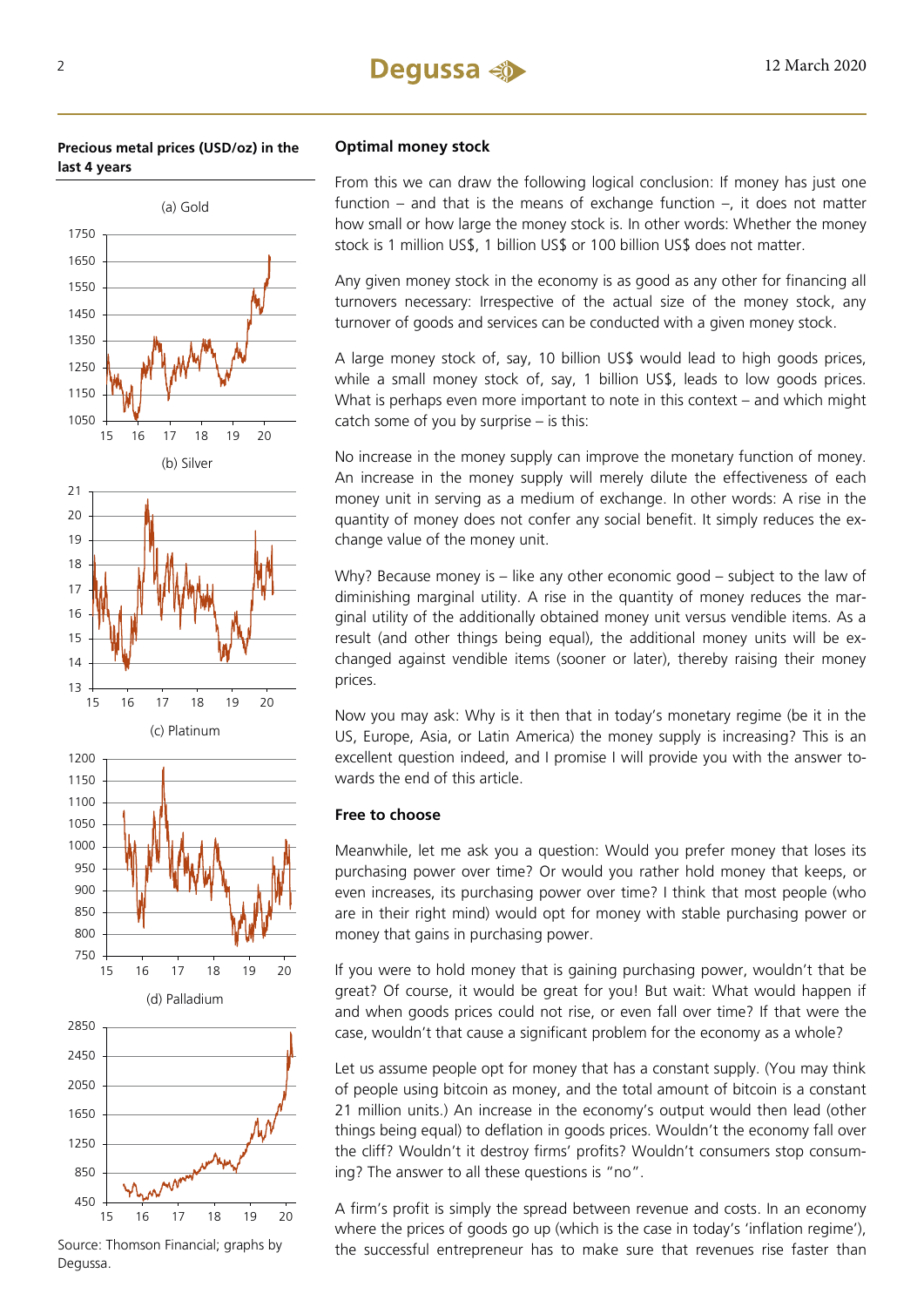costs. Likewise, in an economy where there is price deflation, the firm has to make sure that its costs fall faster than its revenues. A firm that produces goods and services in accordance with market demand can flourish in a price inflation as well as price deflation regime.

#### **Time preference**

What would price deflation do to consumer demand? Wouldn't people refrain from buying goods today as they can expect to buy them at lower prices in the future? The answer is: No, we cannot come to such a conclusion. First of all, there are goods and services, the consumption of which cannot be postponed. Think of food, clothes, shelter, etc.

What is more, there is a phenomenon in the field of human action that is called time preference. Time preference means that people value a good available today higher than the same good (under same conditions) at a later point in time. The manifestation of time preference is the originary interest rate: It represents the value discount a future good suffers vis-a-vis a present good.

Time preference and the originary interest rate are always positive and can never disappear – as they are categories of human action. What time preference means for peoples' demand I would like to illustrate with a simple example.

#### **Example**

Imagine a car costs \$50,000 today and \$40,000 in a year. Whether people will buy today or postpone their purchase depends on the marginal utility. Of course, the marginal utility of buying the car for \$40,000 ranks higher on people's value scale than paying \$50,000 for the car.

When it comes to making the decision of buying now or buying later, people will do the following: They compare the discounted marginal utility of purchasing the good for \$40,000 in a year from now against the marginal utility of buying it for \$50,000 today.

If the discounted marginal utility of buying the car for \$40,000 in a year is lower than the marginal utility of buying at \$50,000 now, people buy now. If it is higher, they will postpone their purchase. Everyone will use their individual time preference rate for discounting the marginal utility of buying the car in a year for \$40,000.

As people's time preference rate can never be zero, let alone become negative, we cannot conclude that people will delay their purchases only because of lower goods prices in the future. In fact, all depends on peoples' time preference. If peoples' time preference is high, people will tend to buy today; and if their time preference is low, they will tend to postpone their purchases.

What this example should tell us is this: There would be nothing wrong if and when goods prices were to decline (rather than rise) over time. For this would not mean that demand will dry up, that the economy would, literally speaking, vanish in a black hole. In fact, this is a misleading, a false idea.

There is no economic reason to think that the economy wouldn't prosper if and when the prices of goods decline over time. In fact, prices of goods do not have to rise to make an economy grow. There is no economic reason why you should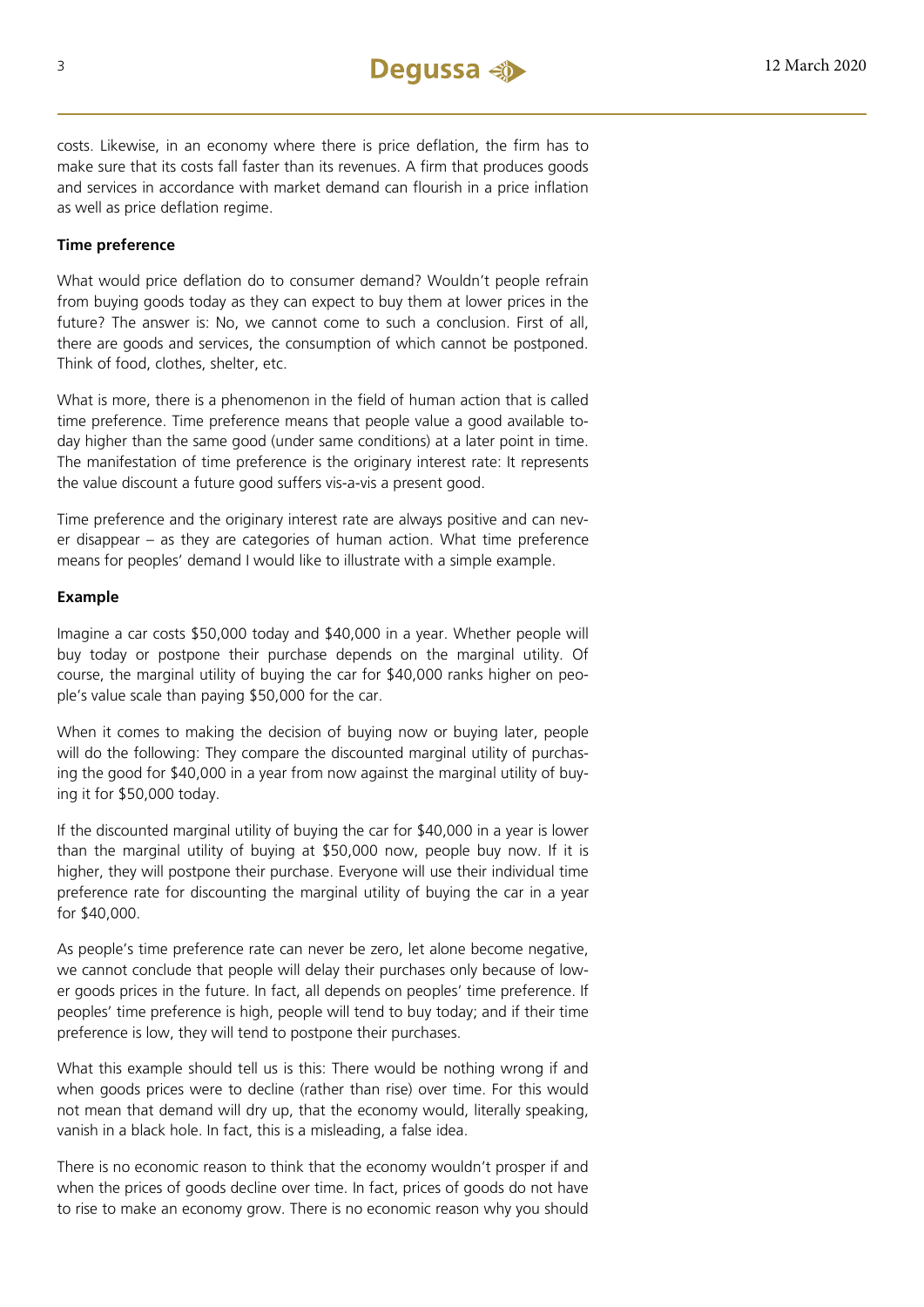believe that the money supply has to rise over time to make an economy wealthier.

#### **Credit markets**

But what about credit markets if the prices of goods decline, you may ask? If, for instance, prices fall by three per cent per year, the purchasing power of money increases by three per cent. In this case, I would not exchange my money for a T-Bill that yields only, say, two per cent per year.

To make me part with my money, a borrower would have to offer a return on the investment that is higher than the increase in the purchasing power of money. Market credit interest rates would approach zero in nominal terms: the price component would become negative, corresponding (grosso modo) with the positive real interest rate component. It may well be that under such conditions, credit would become more expensive when compared with today's fiat money world.

Firms would fund their expenditures by retaining earnings and by rights issues – rather than taking on new debt, and people would put a higher portion of their savings in company stocks than bonds. In a world of goods price deflation, the credit market can be expected to function without any problems. But credit markets would not be inflated as much as they have become in today's fiat money regime.

#### **Today's fiat money regime**

What do I mean when I mention "fiat money? Fiat money has basically three characteristics: (1) It is money monopolized by the by the state. (2) Statesponsored central banks, in close cooperation with commercial banks, issue fiat money through credit expansion; it is money production "out of thin air", so to speak. (3) Fiat money is dematerialised money; it consists of colourful paper tickets and bits and bytes on computer hard drives.

Be it the US dollar, the euro, the Chinese renminbi, the Japanese yen or the Swiss franc: They are all fiat monies.

Fiat money is by no means harmless. In fact, it has far-reaching and seriously damaging economic and societal consequences, effects that extend beyond what most people would imagine. Fiat money is inflationary; it benefits a few at the expense of many others; it causes boom-and-bust cycles; it leads to overindebtedness; it corrupts society's morals, and it most likely will ultimately end in a depression on a grand scale.

The issuance of fiat money stealthily shifts resources out of the hands of the many, and it puts them in the hands of the government and its beneficiaries – the banking & financial industry, big business, government employees, recipients of government contracts, to name a few.

The monopoly over fiat money production allows the state to increase its financial power immensely, making it possible to expand at the expense of consumers' and entrepreneurs' freedom and liberty.

It is by no means overdone to say that fiat money paves the way towards the "deep state", and ultimately towards a totalitarian state.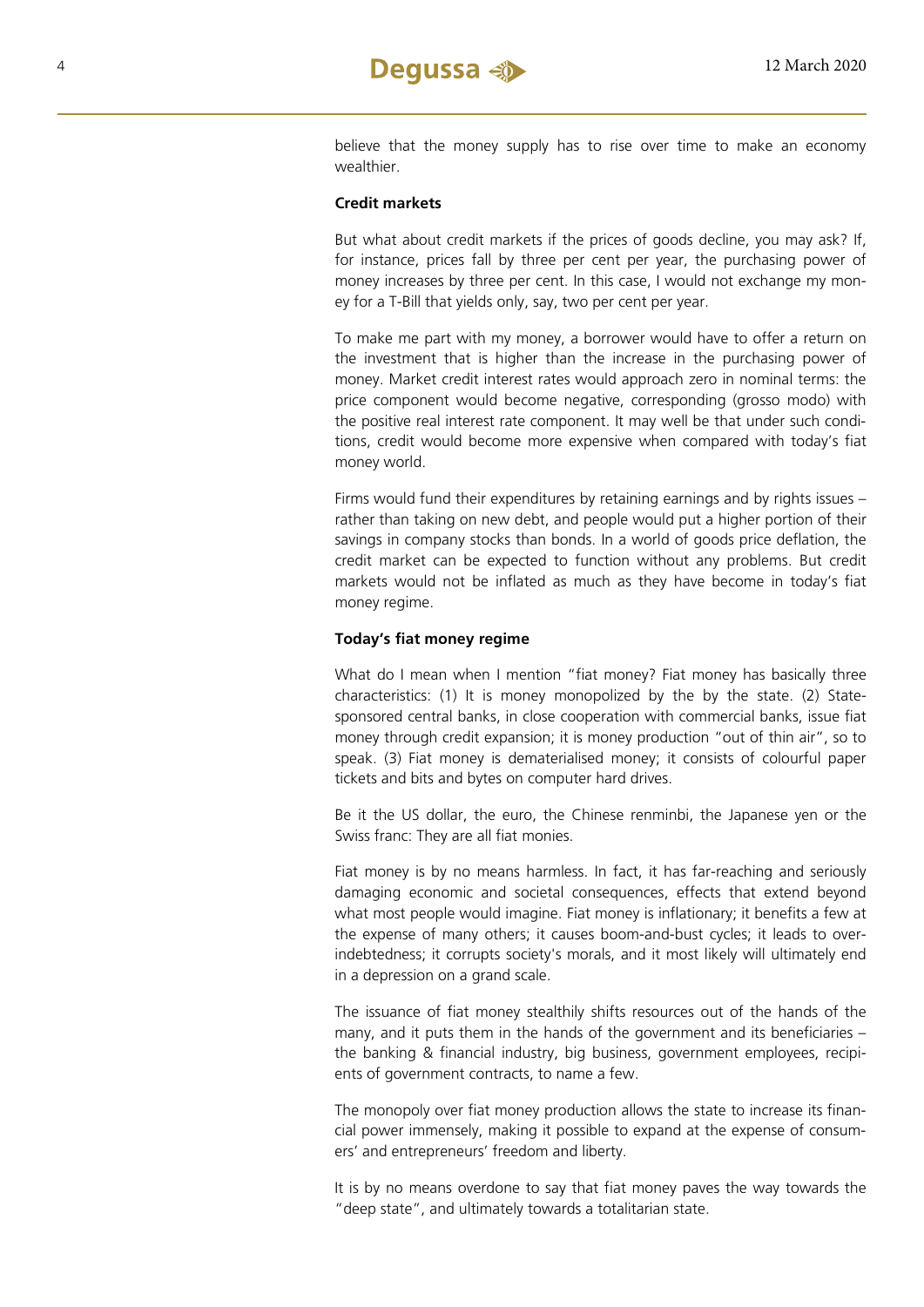

So here we have arrived at an answer to the question I raised earlier: A fiat money system has been established for benefitting some at the expense of many others, especially the state and its beneficiaries.

#### **Privileging fiat money**

You should not fall victim to the belief that the widespread use of fiat money does by no means testify voluntary acceptance on the part of money users.

In a world where governments have monopolised money production, currency competition is suppressed, and people are effectively coerced into using fiat money for two reasons.

First, governments have established 'legal tender laws', which effectively privilege the use of government's fiat money over alternative media of exchange.

Money is not only used in cash transactions, but also for payment of debt. Legal tender law means that the state decrees that "money contracts" can be settled by what the government says is money.

If government decrees its own fiat currency as money, its money is privileged against other money candidates.

What is more, fiat money – which is of lower quality than, say, gold or silver in terms of retaining its purchasing power – drives out the better money. This is what "Gresham's Law" tells us: Money overvalued by the state drives money undervalued by the state out of circulation.

Second, governments have imposed capital gain taxes and/or value-added taxes on goods that might compete with fiat money such as, say, gold, silver or crypto units, thereby making them uncompetitive in comparison with the use of fiat money.

#### **A free market in money**

In view of the severe economic and ethical defects of governments' fiat currencies, however, there are good reasons for making a case for a free market in money.

In a free market in money, people would have full freedom to choose the kind of money they wish to hold, and people would also have the freedom to offer goods that others may want to demand as money.

In a free market in money, it will be the demand for money that will decide what money is. And we should have little doubt that people would most likely demand "sound money" – that is money that preserves its purchasing power fairly well over time.

What kind of money would be chosen in a free market? Mr Miller would opt for "something" as money that is accepted as a means of exchange by, say, his baker.

The baker, in turn, would willingly accept "something" that he thinks his cobbler will accept as a means of exchange.

In other words: People will go for a good that has the highest marketability, the highest liquidity of all goods.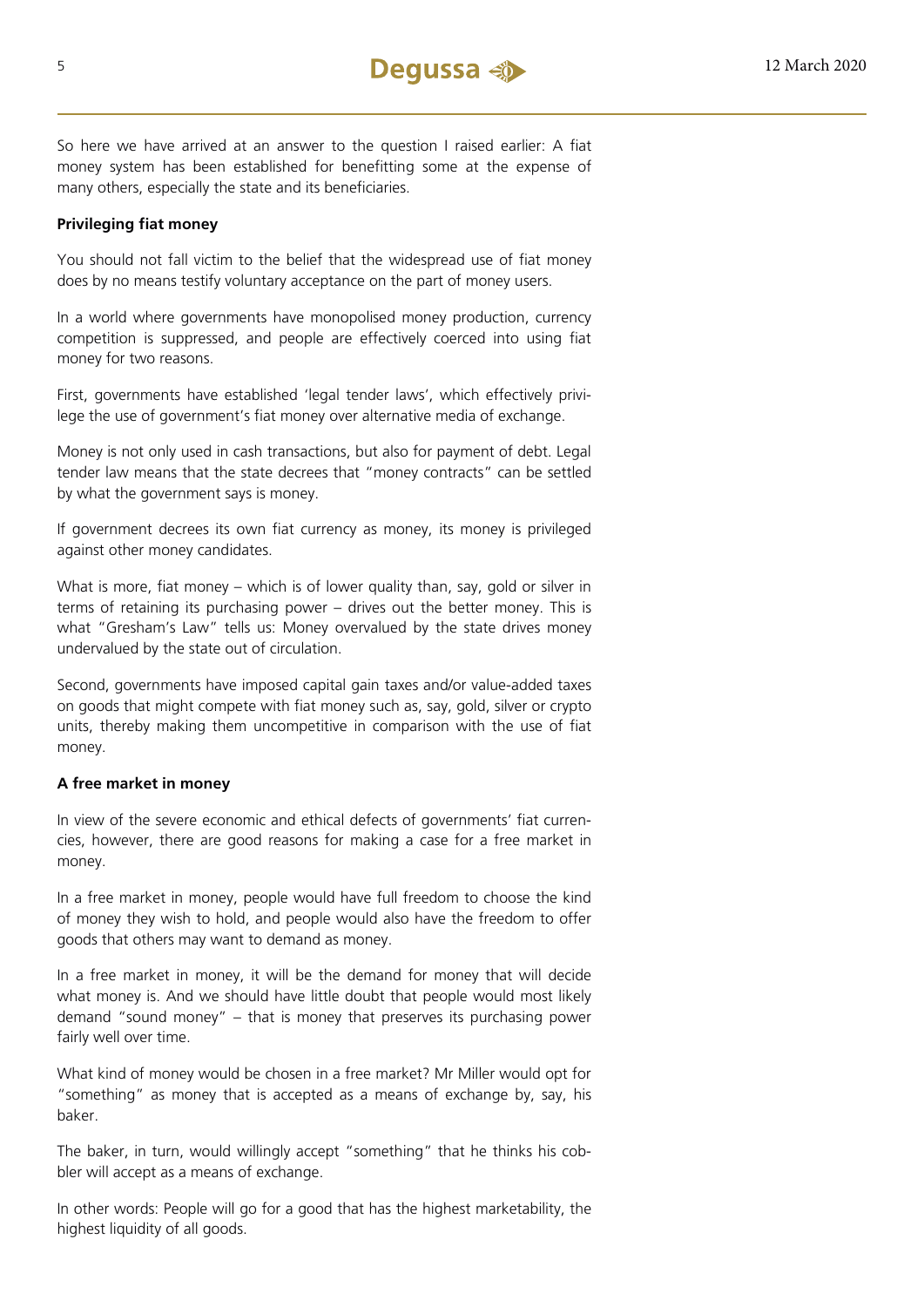

And we tend to know which (physical) properties such a good must have: it must be scarce, homogenous, durable, transportable, mintable, divisible, and it must represent a relatively high exchange value per unit.

This explains very well why, in the past at least, people have decided to use precious metals, especially in the form of gold and silver, as money when they were free to choose.

The message I would like to hammer home is that there is no reason to fear that a free market in money wouldn't work.

In fact, it can be expected to work just great – like any other free market such as, for instance, the free market for sports shoes, books, music, cars, and mobile phones.

In other words: A free market in money would provide the best possible money at the lowest cost.

#### **Towards "Monetary Enlightenment"**

So far, I have outlined some timeless truths about money.

Money is indispensable for a modern economy, for it serves as the means of economic calculation.

Without money, we could not sustain the kind of division of labour and, as a result, economic prosperity which has been built up over the past.

The critical question is whether, in the age of digital transformation, new technologies can be taken advantage of for bringing about better money, sound money. I am quite optimistic the chances are there.

The latest developments in markets for crypto units are certainly promising – especially so as they signify that people have gone out searching for better money.

Also, the many entrepreneurial attempts to digitise the world's premier currency, its ultimate means of payment, namely gold, have made exciting progress.

However: While technological progress provides excellent opportunities for improving our money, it might not prove to be sufficient – as governments and their central banks do their best to prevent a free market in money.

And they are powerful defenders of their monopoly status. For instance, central banks consider issuing so-called "central bank digital currencies". If and when this "innovation" is put into practice, monetary authorities would tighten their grip on the money and credit system and monetary developments even further.

In fact, there is the acute danger that the growing power of central banks over monetary affairs, if not stopped and rolled back, will ultimately bulldoze that what is left of the free society and the free market system.

So what is really needed is Monetary Enlightenment: Familiarising people with time-tested and timeless truths about the nature of money.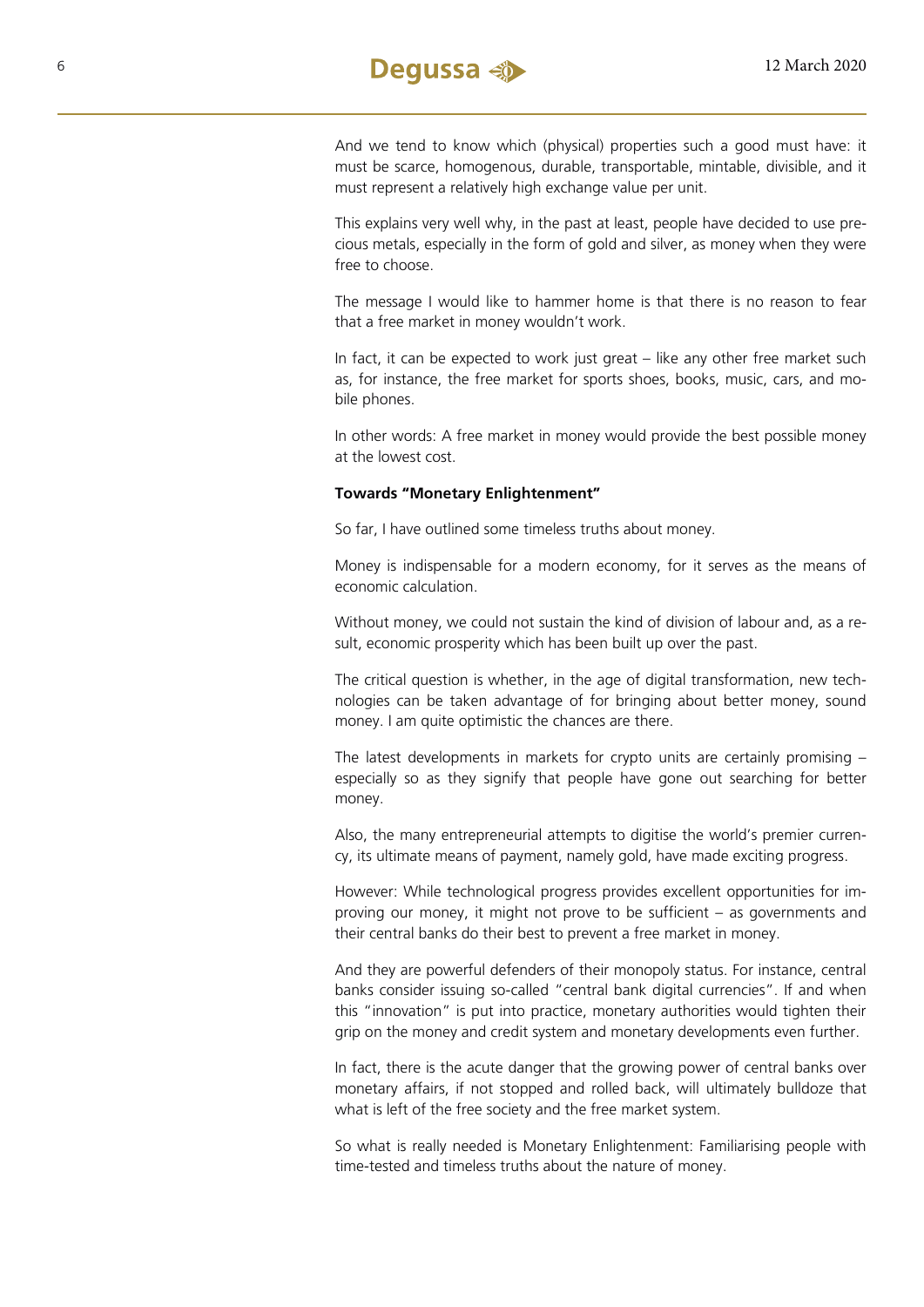*"[T]he sound-money principle has two aspects. It is affirmative in approving the market's choice of a commonly used medium of exchange. It is negative in obstructing the government's propensity to meddle with the currency system."*

*"It is impossible to grasp the meaning of the idea of sound money if one does not realize that it was devised as an instrument for the protection of civil liberties against despotic inroads on the part of governments. Ideologically it belongs in the same class with political constitutions and bills of right."*

> Ludwig von Mises  $(1881 - 1973)$

> > .

Informing the people that there is better money for them, and encouraging them to demand sound money – money that serves their needs better than governments' fiat currencies.

And once people realise that they will be better off with free market money, chances to end government's monopolisation of money, legal tender laws and tax burdens imposed on potential money candidates will arise.

Sound economics reveals that people would enjoy more freedom and greater prosperity with a means of payment they are allowed to establish in the free market.

So there is good reason to call for a free market in money: To give people the freedom to choose which kind of money they would like to use: Precious metals, that is gold and silver, or crypto currencies or whatever.

I hope that this article succeeds in making a contribution to "Monetary Enlightenment".

*This talk was given by Thorsten Polleit n at the Value of Bitcoin Conference on 5 March 2020 in Vienna.* 

\*\*\*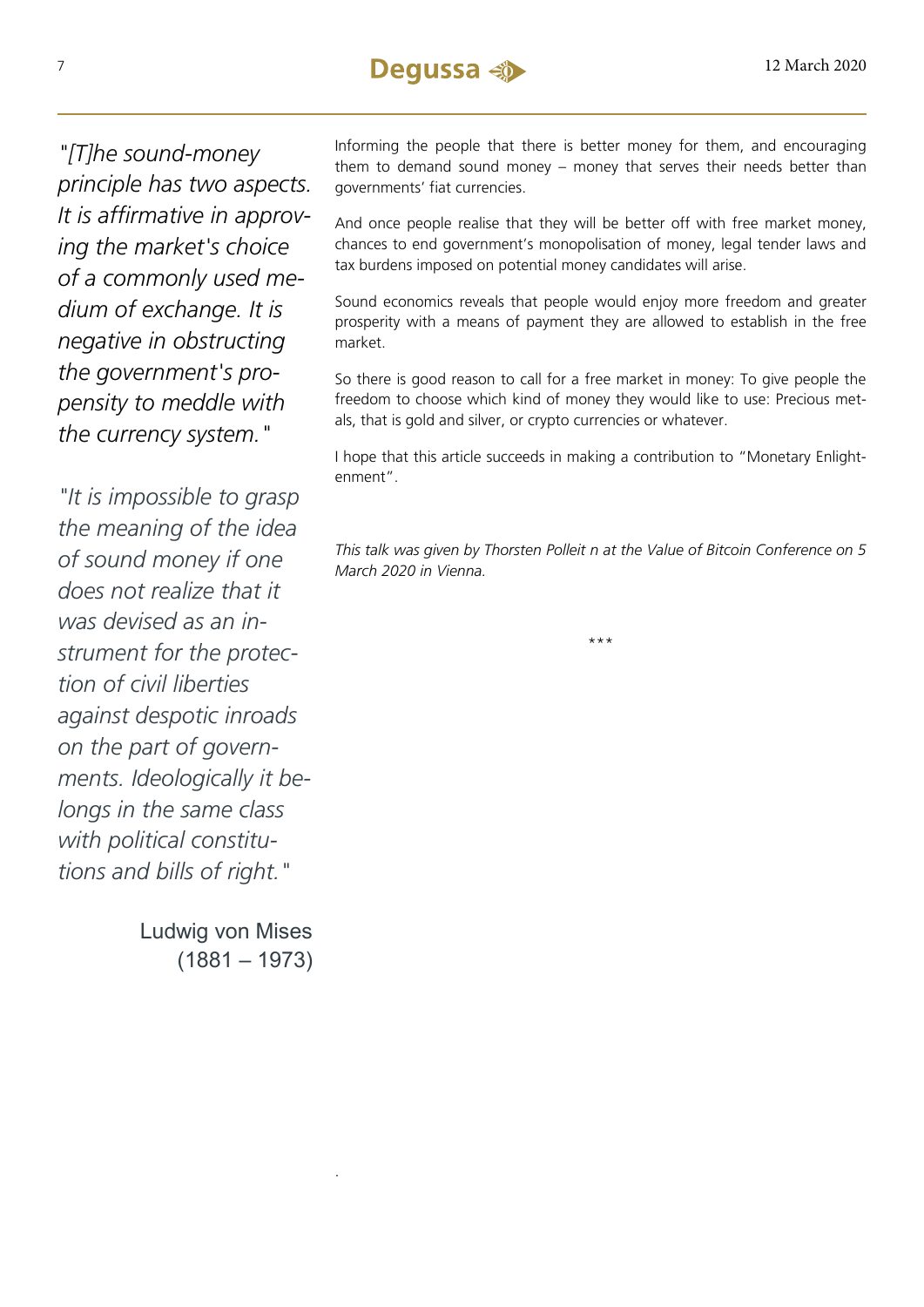## PRECIOUS METALS PRICES

**In US-dollar per ounce**

|                            |        | Gold   |      | <b>Silver</b><br><b>Platinum</b> |       | Palladium |        |       |
|----------------------------|--------|--------|------|----------------------------------|-------|-----------|--------|-------|
|                            |        |        |      |                                  |       |           |        |       |
| I. Actual                  | 1657.9 |        | 16.9 |                                  | 876.8 |           | 2371.0 |       |
| II. Gliding averages       |        |        |      |                                  |       |           |        |       |
| 5 days                     |        | 1657.6 | 17.1 |                                  | 875.4 |           | 2484.0 |       |
| 10 days                    |        | 1639.6 | 17.2 |                                  | 879.8 |           | 2559.7 |       |
| 20 days                    |        | 1625.2 | 17.7 |                                  | 926.8 |           | 2567.7 |       |
| 50 days                    | 1586.6 |        | 17.8 |                                  | 960.2 |           | 2382.4 |       |
| 100 days                   | 1532.9 |        | 17.5 |                                  | 937.4 |           | 2105.0 |       |
| 200 days                   | 1495.4 |        | 17.1 |                                  | 903.0 |           | 1825.7 |       |
| III. Estimate for end 2020 | 1690   |        | 22.9 |                                  | 930   |           | 1570   |       |
| <b>Bandwidths</b>          | Low    | High   | Low  | High                             | Low   | High      | Low    | High  |
|                            | 1440   | 1840   | 16   | 26                               | 780   | 990       | 1380   | 1650  |
| (1)                        | $-13$  | 11     | $-4$ | 56                               | $-11$ | 13        | $-42$  | $-30$ |
| IV. Annual averages        |        |        |      |                                  |       |           |        |       |
| 2016                       | 1242   |        | 17.0 |                                  | 985   |           | 617    |       |
| 2017                       | 1253   |        | 17.1 |                                  | 947   |           | 857    |       |
| 2018                       | 1268   |        | 15.8 |                                  | 880   |           | 1019   |       |

| In euro per ounce          |        |        |                |      |                 |       |           |        |  |
|----------------------------|--------|--------|----------------|------|-----------------|-------|-----------|--------|--|
|                            | Gold   |        | <b>Silver</b>  |      | <b>Platinum</b> |       | Palladium |        |  |
|                            |        |        |                |      |                 |       |           |        |  |
| I. Actual                  | 1464.0 |        | 15.0           |      | 774.2           |       | 2093.8    |        |  |
|                            |        |        |                |      |                 |       |           |        |  |
| II. Gliding averages       |        |        |                |      |                 |       |           |        |  |
| 5 days                     | 1469.5 |        | 15.2           |      | 776.1           |       | 2202.1    |        |  |
| 10 days                    | 1470.0 |        | 15.4           |      | 789.0           |       | 2296.4    |        |  |
| 20 days                    | 1477.9 |        | 16.1           |      | 843.6           |       | 2336.2    |        |  |
| 50 days                    | 1436.9 |        | 16.1           |      | 869.8           |       | 2158.8    |        |  |
| 100 days                   | 1385.6 |        | 15.9           |      | 847.3           |       | 1903.6    |        |  |
| 200 days                   | 1347.5 |        | 15.5           |      | 813.8           |       | 1646.4    |        |  |
|                            |        |        |                |      |                 |       |           |        |  |
| III. Estimate for end 2020 | 1580   |        | 22             |      | 870             |       | 1470      |        |  |
| <b>Bandwidths</b>          | Low    | High   | Low            | High | Low             | High  | Low       | High   |  |
|                            | 1350.0 | 1730.0 | 15.3           | 24.8 | 730.0           | 930.0 | 1290.0    | 1550.0 |  |
| (1)                        | -8     | 18     | $\overline{2}$ | 66   | $-6$            | 20    | $-38$     | $-26$  |  |
|                            |        |        |                |      |                 |       |           |        |  |
| IV. Annual averages        |        |        |                |      |                 |       |           |        |  |
| 2016                       | 1120   |        | 15             |      | 888             |       | 557       |        |  |
| 2017                       | 1116   |        | 15             |      | 844             |       | 760       |        |  |
| 2018                       |        | 1072   | 13             |      |                 | 743   |           | 863    |  |
|                            |        |        |                |      |                 |       |           |        |  |

Source: Thomson Financial; own calculations and estimates. Numbers are rounded.

 $(1)$  Estimated return against actual price in percent.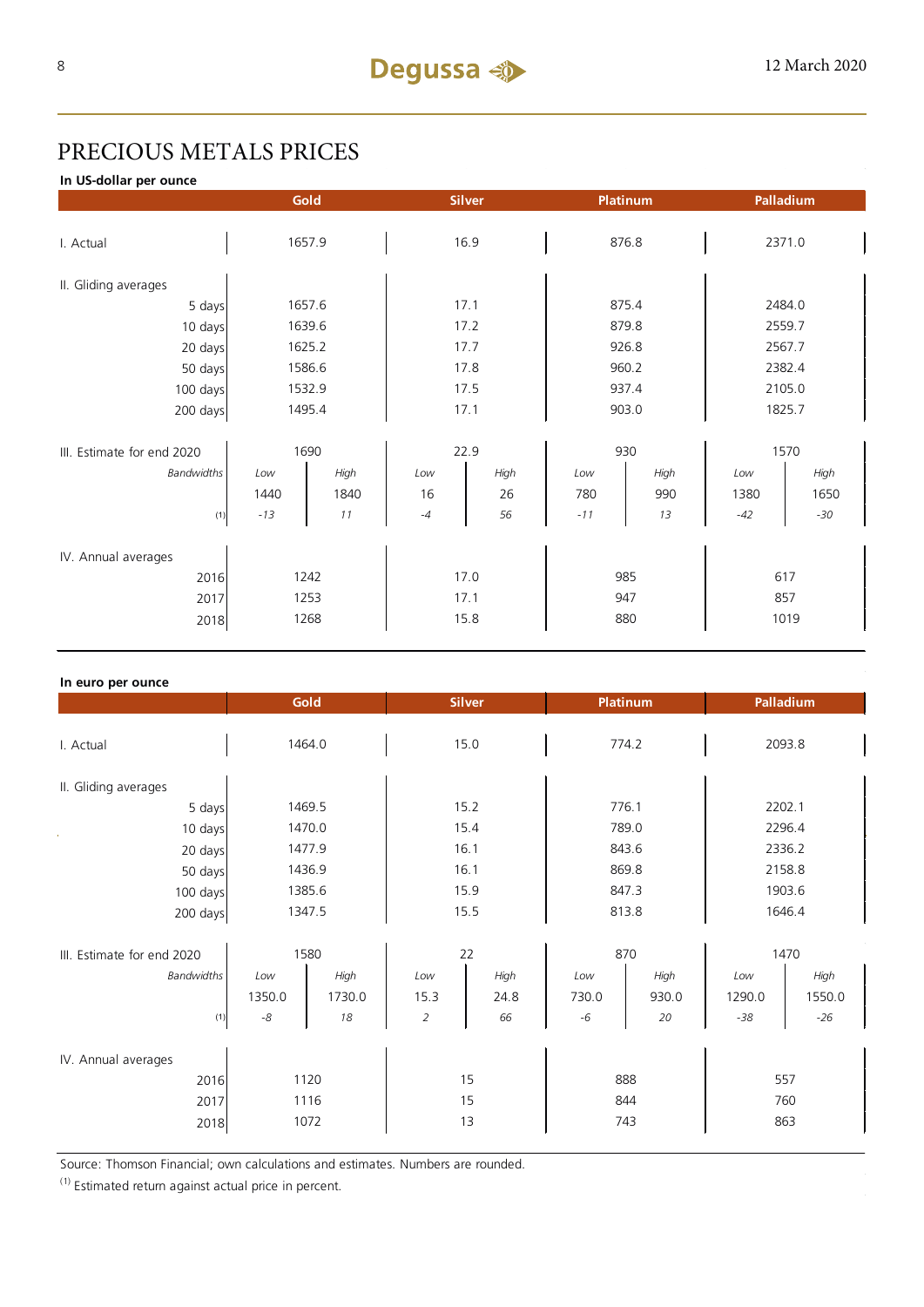## BITCOIN, PERFORMANCE OF VARIOUS ASSET CLASSES

#### **Bitcoin in US dollars**



Source: Thomson Financial; graph by Degussa.

#### **Performance of stocks, commodities, FX and bonds**

(a) In national currencies (b) In euro



Japan

|                            | $-60$   | -40     | $-20$   | 0      | 20  | 40 | 60 |
|----------------------------|---------|---------|---------|--------|-----|----|----|
|                            |         |         |         |        |     |    |    |
| S&P 500                    |         |         | $-14,4$ |        |     |    |    |
| Nasdag                     |         | $-10,5$ |         |        |     |    |    |
| Euro STOXX 50              |         | $-18,2$ |         |        |     |    |    |
| <b>FTSE 100</b>            |         | $-24,8$ |         |        |     |    |    |
| <b>DAX</b>                 |         | $-20,6$ |         |        |     |    |    |
| Swiss MI                   |         |         | $-10,7$ |        |     |    |    |
| Nikkei                     |         |         | $-12,3$ |        |     |    |    |
| Hang Seng                  |         |         | $-11,3$ |        |     |    |    |
| Bovespa                    | $-39,6$ |         |         |        |     |    |    |
| Russia                     | $-35,0$ |         |         |        |     |    |    |
| CRB Index                  |         | $-20,6$ |         |        |     |    |    |
| Gold                       |         |         |         |        | 8,4 |    |    |
| Silver                     |         |         | $-6,1$  |        |     |    |    |
| Crude oil                  | $-33,5$ |         |         |        |     |    |    |
| <b>EURUSD</b>              |         |         |         |        | 1,1 |    |    |
| <b>EURJPY</b>              |         |         | $-2,6$  |        |     |    |    |
| <b>EURGBP</b>              |         |         |         |        | 3,6 |    |    |
| <b>EURCHF</b>              |         |         | $-2,4$  |        |     |    |    |
| <b>USDCAD</b>              |         |         |         |        | 5,8 |    |    |
| <b>USDGBP</b>              |         |         | $-2,5$  |        |     |    |    |
| <b>USDJPY</b>              |         |         | $-3,6$  |        |     |    |    |
| US gov't bond 7 - 10 yrs   |         |         |         |        | 7,1 |    |    |
| US gov't bond 1 - 3 yrs    |         |         |         |        | 1,2 |    |    |
| Euro gov't bond 7 - 10 yrs |         |         |         |        | 3,8 |    |    |
| Euro gov't bond 1 - 3 yrs  |         |         |         |        | 0,5 |    |    |
| UK gov't bond 7 - 10 yrs   |         |         |         | $-0,4$ |     |    |    |
| UK gov't bond 1 - 3 yrs    |         |         | $-3,0$  |        |     |    |    |
| apan gov't bond 7 - 10 yrs |         |         |         |        | 5,0 |    |    |
| Japan gov't bond 1 - 3 yrs |         |         |         |        | 3,8 |    |    |

Source: Thomson Financial; calculations by Degussa.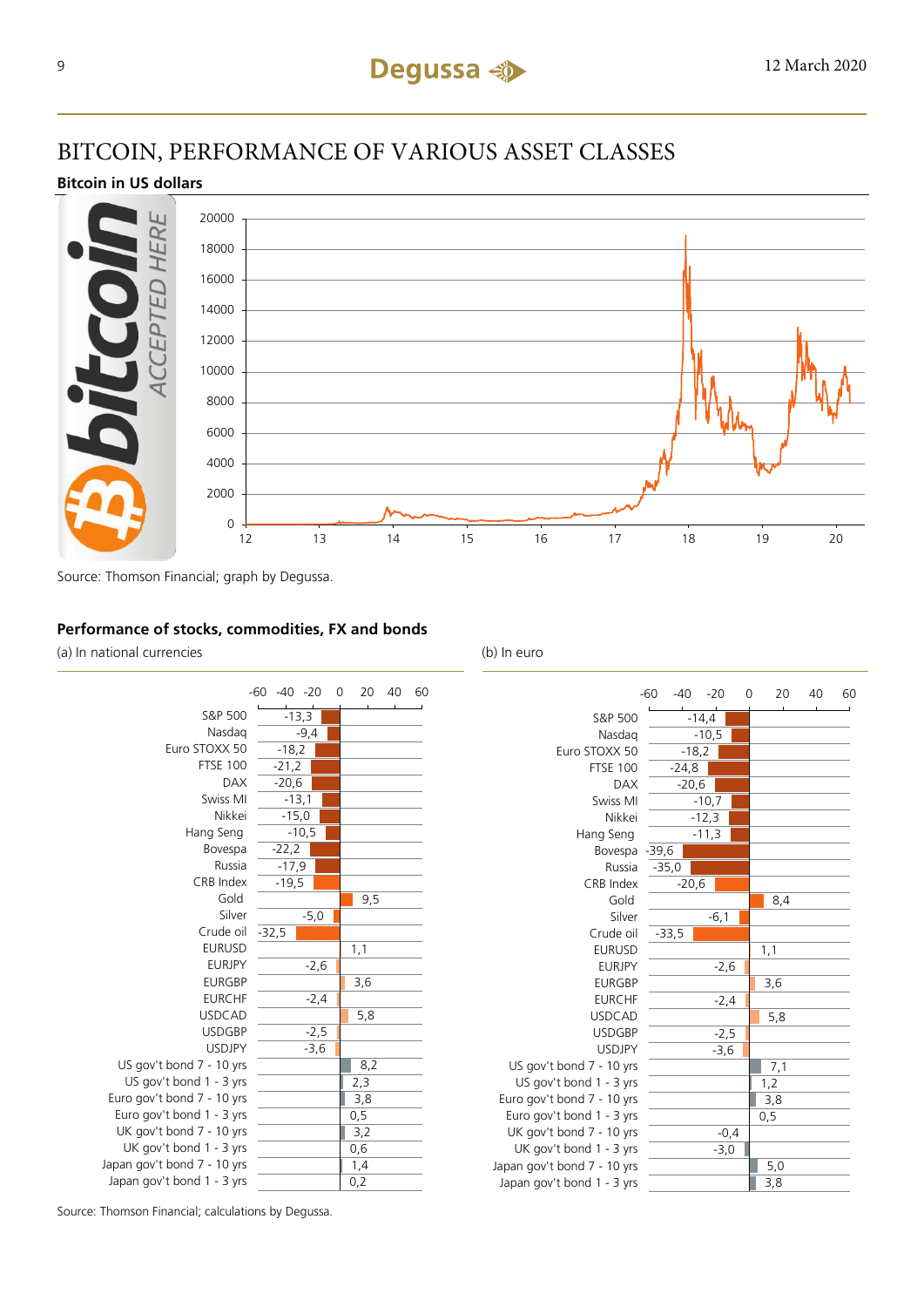### Issue Content 12 March 2020 Truths About Money – Past, Present, Future 27 February 2020 Inflation Policy And Its Supporters 13 February 2020 Gold-ETFs Versus Physical Gold: Difference Matters 30 January 2020 Do Not Think The Era Of Boom And Bust Has Ended 23 January 2020 Bull Markets, No Bubble Markets: Gold And Silver In 2020 19 December 2019 The Inflation Sham 5 December 2019 Why the Feared Crash Keeps Us Waiting 21 November 2019 Asset Price Inflation and the Price of Gold 7 November 2019 ETFs Drive Gold Demand 24 October 2019 The Inflationary Supply Of Unbacked US Dollars And The Price Of Gold 10 October 2019 Let's Get Physical With Gold And Silver 26 September 2019 The US Dollar Beast 12 September 2019 The Inflationary Tide That Lifts all Boats but One 29 August 2019 The Disaster of Negative Interest Rate Policy 15 August 2019 The Gold Bull Market Is Back 1 August 2019 Gold And Silver Prices – Get Going! 19 July 2019 Facebook's Fake Money 4 July 2019 It Looks Like A Gold Bull Market, It Feels Like A Gold Bull Market – Maybe It Is A Gold Bull Market? 19 June 2019 Good Money, Bad Money—And How Bitcoin Fits In 6 June 2019 Gold Outshines The US Dollar 23 May 2019 The Boom That Will Have It Coming 9 May 2019 The Crusade Against Risk 25 April 2019 A Sound Investment Rationale for Gold 11 April 2019 Be Prepared For All Possibilities. The Case For Gold 28 March 2019 Sword of Damocles Over Asset Prices 14 March 2019 The Big Central Banks Increase the Case for Gold 28 February 2019 The Fed Takes Full Control of the Bond Market – And Raises The Value of Gold 14 February 2019 Everything You Always Wanted to Know About Karl Marx and Central Banking (\*But Were Afraid To Ask) 1 February 2019 Pay Attention, Gold Investor: 'This Time is not Different' 17 January 2019 US Interest Rate Down, Price of Gold up 20 December 2018 Gold Money in a Digitalised World Economy 10 December 2018 The Fed Supports Gold 23 November 2018 The Fed Is Not Our Saviour 9 November 2018 The Missing Fear – And The Case For Gold 26 October 2018 President Trump is right: The Fed Is A Big Problem 12 October 2018 Here Goes The Punch Bowl 28 September 218 The Fed's Blind Flight 14 September 2018 How Fed Policy Relates to the Price of Gold 31 August 2018 Central Banks Enrich a Select Few at the Expense of Many

#### **Articles in earlier issues of the** *Degussa Market Report*

The Degussa Marktreport (German) and the Degussa Market Report (English) are available at: **www.degussa-goldhandel.de/marktreport**